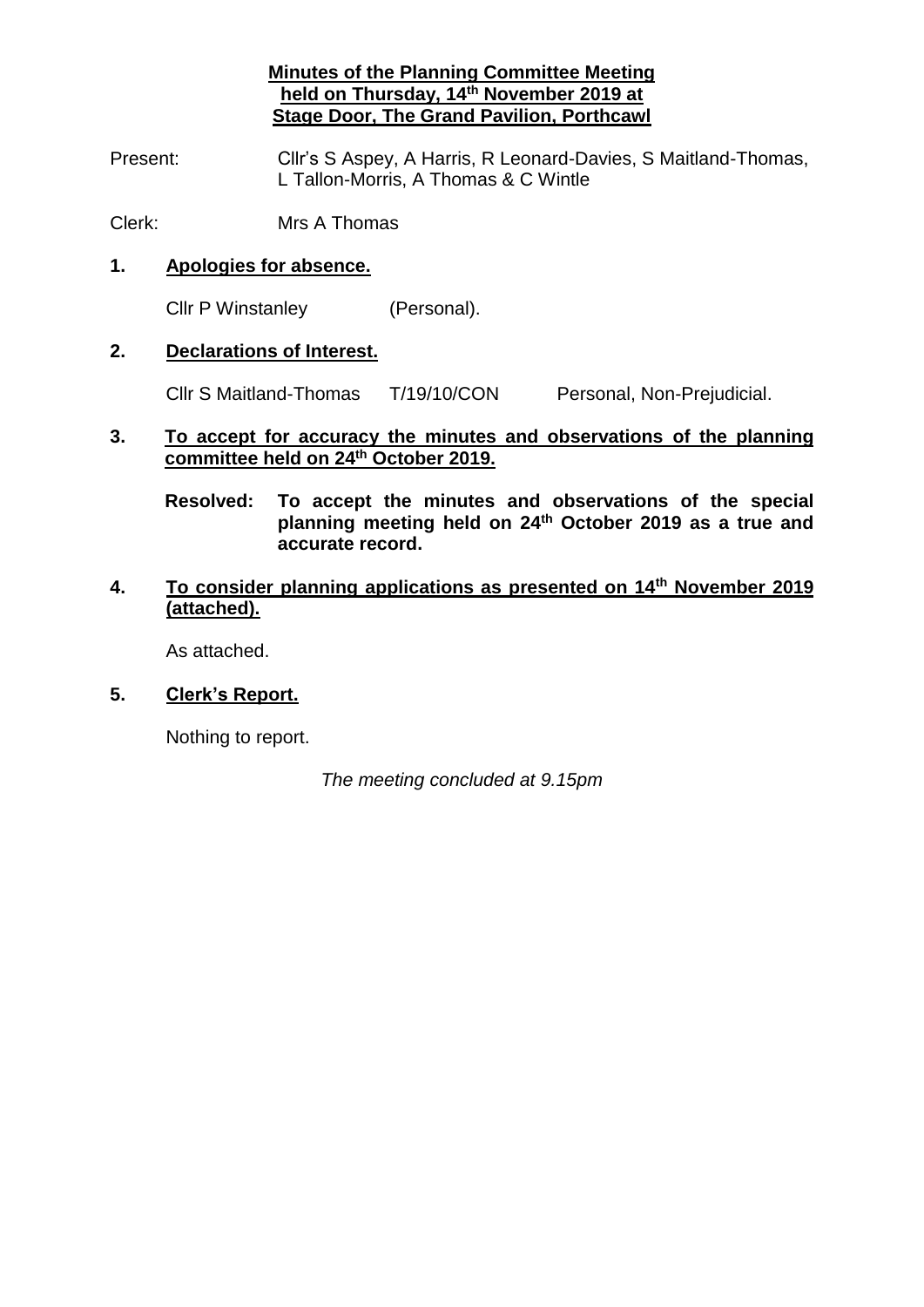# Porthcawl Town Council



## PLANNING APPLICATIONS FOR CONSIDERATION BY THE PLANNING COMMITTEE 14<sup>th</sup> November 2019

| <b>APPLICATION</b>                                          | <b>COMMENTS</b>                         |
|-------------------------------------------------------------|-----------------------------------------|
| P/19/469/FUL                                                |                                         |
|                                                             | <b>No Objection</b>                     |
| Mr C Redmond                                                |                                         |
| 2 Shearwater Close                                          |                                         |
|                                                             |                                         |
| Porthcawl                                                   |                                         |
|                                                             |                                         |
| Proposed roof works to raise ridge of property; erect rear  |                                         |
| roof dormer, rear extension and new front porch (amended    |                                         |
| plans received 14-10-2019).                                 |                                         |
| P/19/770/FUL                                                |                                         |
|                                                             | <b>No Objection</b>                     |
| <b>Seashore Enterprises</b>                                 |                                         |
| Hi-Tide Inn                                                 |                                         |
|                                                             |                                         |
| <b>Mackworth Road</b>                                       |                                         |
| Porthcawl                                                   |                                         |
|                                                             |                                         |
| New two storey extension to east elevation of amusement     |                                         |
| building for a gym on ground and first floors and café to   |                                         |
| ground floor; existing and new plant to be relocated on     |                                         |
| ground floor roof level.                                    |                                         |
| P/19/771/FUL                                                |                                         |
|                                                             |                                         |
| Mr A Jones                                                  | <b>No Objection</b>                     |
|                                                             |                                         |
| 29 Rest Bay Close                                           |                                         |
| Porthcawl                                                   |                                         |
|                                                             |                                         |
| Two storey extension to front, rear and side.               |                                         |
| P/19/756/FUL                                                |                                         |
|                                                             | <b>No Objection</b>                     |
| Mr Burrows                                                  |                                         |
| 76 Mackworth Road                                           |                                         |
| Porthcawl                                                   |                                         |
|                                                             |                                         |
|                                                             |                                         |
| Changes to existing external windows and door openings;     |                                         |
| addition of new second floor window to south elevation and  |                                         |
| internal layout changes.                                    |                                         |
| T/19/10/CON                                                 |                                         |
|                                                             | <b>No Objection</b>                     |
| Mrs S Lewis                                                 | Cllr S Maitland-Thomas declared an      |
| <b>Crown House</b>                                          | interest in application $T/19/10/CON$ - |
| 316 New Road                                                |                                         |
|                                                             | Personal, Non-Prejudicial               |
| Porthcawl                                                   |                                         |
|                                                             |                                         |
| Fell 2 elm trees $\&$ 1 sycamore within Newton Conservation |                                         |
| Area.                                                       |                                         |
|                                                             |                                         |
|                                                             |                                         |